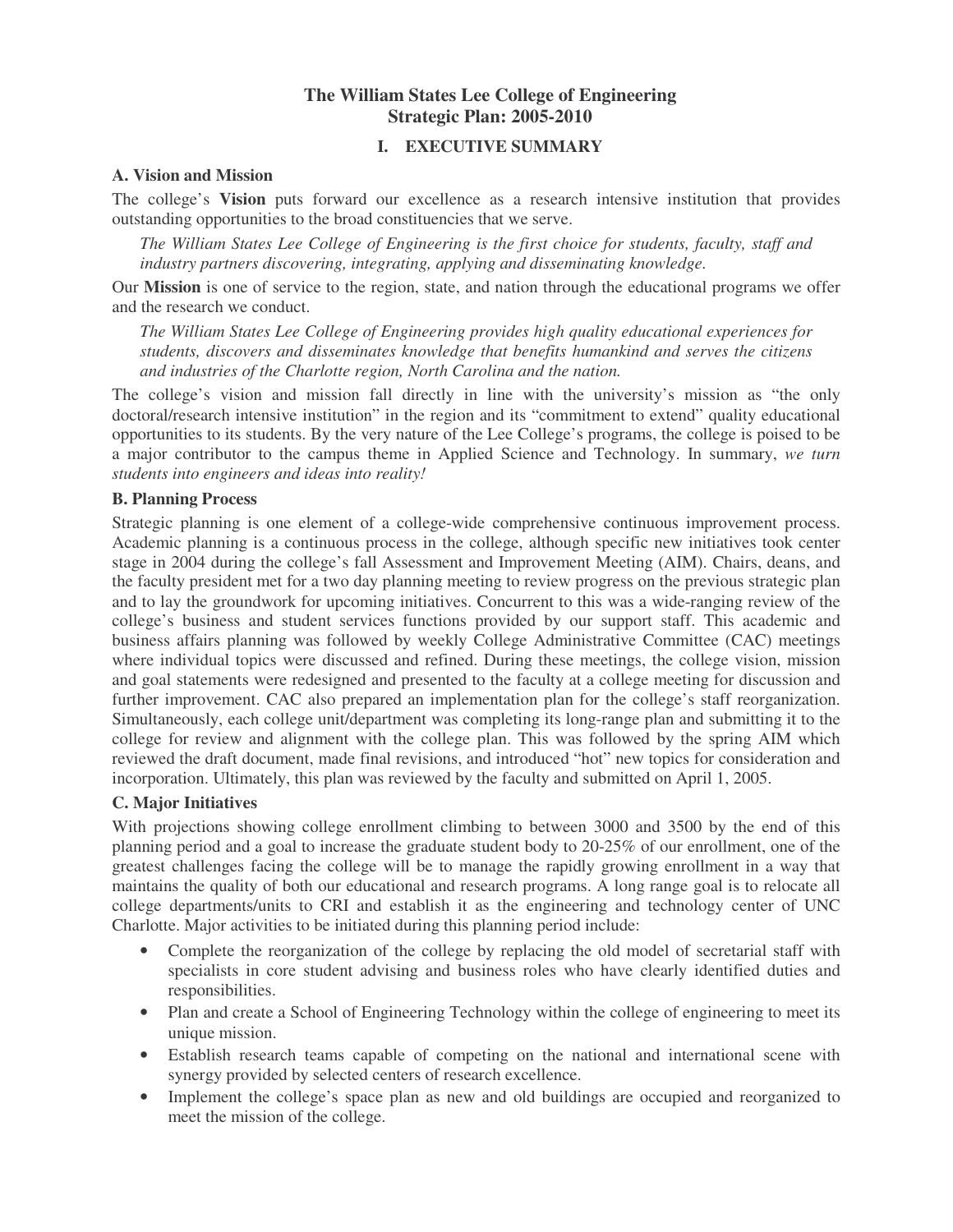- Develop a long-range plan to bring units together on the CRI.
- Provide a first-rate educational experience for students in the UNC Charlotte/WCU joint BSEE degree program. Assist WCU with ABET accreditation for the program.
- Plan, establish and staff a Systems Engineering Department offering undergraduate and graduate degree programs.
- Plan, staff and launch a BS in construction management program; expected to quickly grow to 250 students; explore opportunities for other new programs, such as a BS in environment engineering, chemical engineering, facilities engineering, etc.
- Successfully reaccredit the Engineering Technology programs.
- Expand the residential freshman learning community (FLC) to approximately 220 students.
- Refine, streamline and improve assessment tools and processes to support long-range planning and accreditation.

## **D. Summary of Major New Resources**

- To meet the rapidly increasing demand for engineering education while maintaining a research orientation, the college will require a significant growth in personnel, budget, and space. Projections show enrollment increasing from 2100 students today to between 3000 and 3500 by 2010. With 24 students per faculty member which is dramatically higher than comparable colleges, the first order of business will be to grow the faculty. This is also essential, if the college is to broaden its offerings and provide new degree programs such as construction management and systems engineering. The current faculty must expand by approximately 16 per year from 88 to 160. In addition, student advising services and laboratory support personnel must increase by 35%. Based on enrollment projections for this planning period,
	- o MEES and ECE should increase to about 35 faculty.
	- o CE should grow to 25.
	- o ET should grow to 35.
	- o Freshman instructors should increase to 8.
	- o Proposed Systems Engineering department should increase to 10.
	- o EPA Faculty Associate advising/instructional staff must increase by 10.
- Growth in graduate students and undergraduate instruction, particularly laboratories, and a desire to increase our research productivity will require a substantial increase in TA positions and tuition waivers. This will require a doubling of available TA positions (\$500k + tuition).
- A major reorganization of the college has enhanced student advising with the addition of Student Services Specialists (SSS). To finish this project, three additional SSS must be added immediately; one to backfill in ECE, one in ET and one for freshman. During the planning period a minimum of two more will be needed to accommodate student growth.
- Systems Engineering will require an operating budget, a Business Services Specialist, a Student Services Specialist, five additional faculty and support for eight teaching assistants.
- BS in Construction management will require four faculty members and a Student Services Specialist for advising.
- Expansion of the FLC from its original 60 students to 220 students will require an additional \$75k and the addition of a FLC Director.
- To support research, a technician should be provided in each department and Engineering Computing support staff must increase from 7 to 12.
- Each research Center should be provided with a secretary and an operating budget.
- Yearly Lab and Computer Equipment allocation must increase by \$350k to support growth.
- Operating funds must increase 12% per year.
- Two engineering laboratories on the CRI campus should be added during the next bond program to accommodate enrollment growth. Space for ECE, Biomedical Engineering, and Freshman Programs/Project Space must double and a new Sustainable Construction Research Laboratory will be required.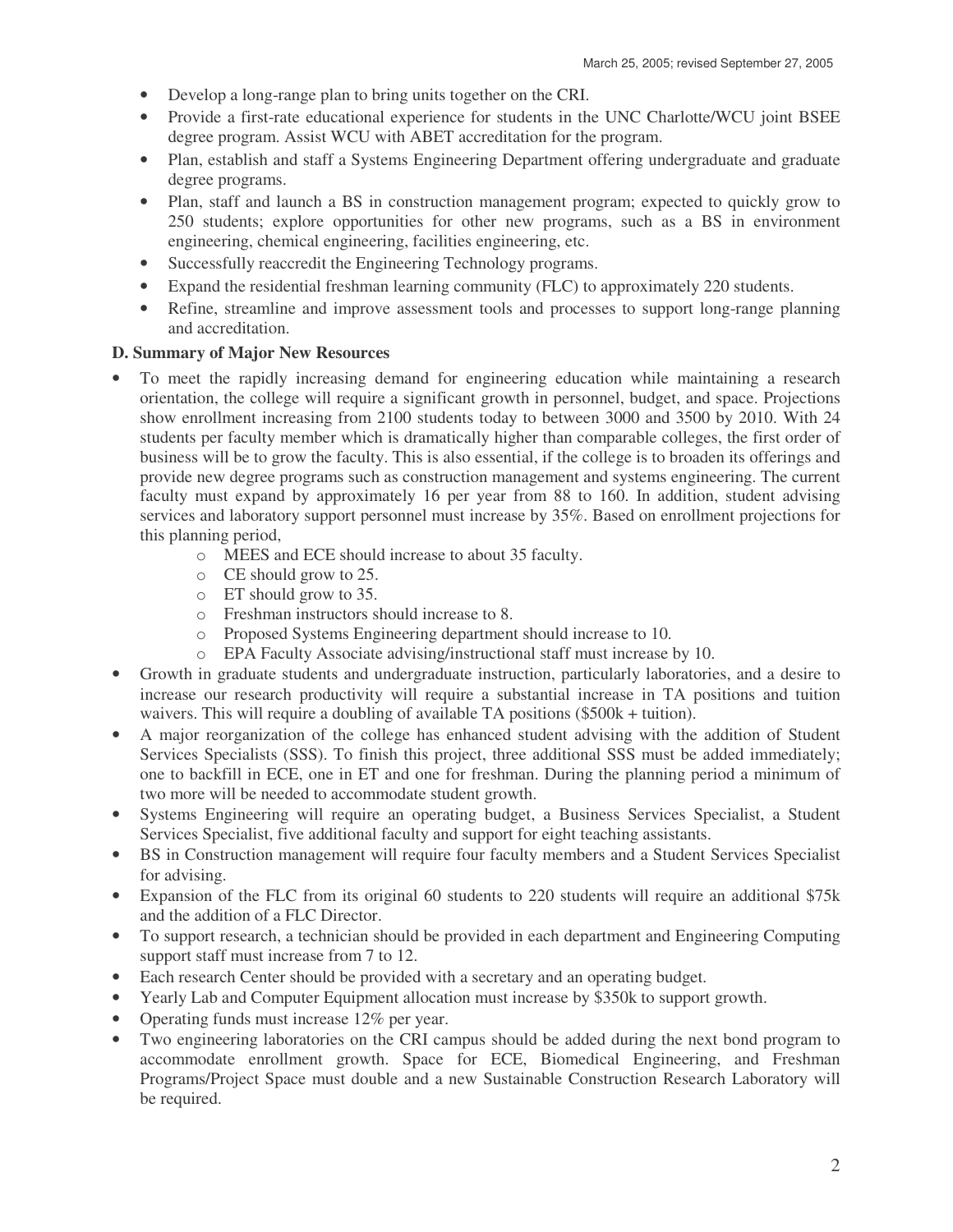### **II. ENVIRONMENTAL SCAN/UPDATES**

#### **A. Progress**

Major developments during the past planning period include:

- A comprehensive continuous improvement process was developed that enabled successful reaccreditation of the four engineering programs in 2004 and has positioned ET for a successful reaccreditation in fall 2005.
- Launched 4-year ET degree programs and enrolled 81 freshmen in its first year (fall 2004).
- Successfully began the INES Ph.D. program with A&S enrolling a dozen new Ph.D. students.
- Recruited three faculty members and began a MS in Engineering Management as the seed for the proposed new Systems Engineering Department.
- Added a BS in Computer Engineering and several faculty; the program has quickly grown to 150 undergraduate students.
- Began a COE FLC that has been expanded to 140 students.
- Started an Engineering Leadership Academy with funding from Philip Morris.
- The college continued its commitment to strong research programs and during the past three years averaged about \$6M/year in new research awards.
- Proposals for two new university-wide research centers were submitted to the provost: the Institute for Biomedical Engineering Systems and the NC Motorsports and Automotive Research Center. A third college-based center, The Center for Lean Logistics and Engineered Systems, was approved within the college.
- A yearlong comprehensive study of our support organization was conducted by HR with help from a consultant and college staff. After review by CAC, reorganization began in fall 2004 with an emphasis on providing greatly enhanced student advising.

#### **B. Environmental Scan**

The College strengths are its dedicated faculty and staff and our proximity to one of the fastest growing regions in the country. The two biggest challenges are to grow personnel and space fast enough to meet the rapid enrollment growth while simultaneously expanding our research agenda. Examining peer institutions reveals that student-faculty ratios for engineering programs are often in the 16-19:1 range (Table 1). Today the Lee College finds itself with a ratio of 24:1 and is steadily increasing. To be viable, our goal is to drive our ratio down below 20:1 during this planning period.

| 1 avit 1.                  |                         |                             |  |  |  |
|----------------------------|-------------------------|-----------------------------|--|--|--|
| <b>Engineering Program</b> | <b>Students/Faculty</b> | <b>FTE Students/Faculty</b> |  |  |  |
| USC - Columbia             | 21.1                    | 13.6                        |  |  |  |
| Virginia                   | 14.9                    |                             |  |  |  |
| Clemson                    | $13.6 - 19.7$           |                             |  |  |  |
| <b>UMASS</b>               | 16.8                    |                             |  |  |  |
| <b>USF</b>                 |                         | 14.5                        |  |  |  |
| Virginia Tech              | 19.4                    |                             |  |  |  |
| <b>UAB</b>                 | 14.6                    |                             |  |  |  |
| Cincinnati                 | 11.1                    | 9.8                         |  |  |  |
| <b>NCSU</b>                | 20.5                    |                             |  |  |  |
| Univ. of Kentucky          | 15.9                    |                             |  |  |  |
| <b>Charlotte</b>           | 23.8                    | 21                          |  |  |  |

| ш |  |
|---|--|
|---|--|

†

† Engineering programs with BS, MS & Ph.D. programs; data gathered spring 2004.

<sup>v</sup> Data from two sources: SACS Self-study data and college website.

Limited available space will remain a weakness. New space currently coming online is meeting needs that existed 10 years ago and some units continue to find themselves with little room for expansion. This is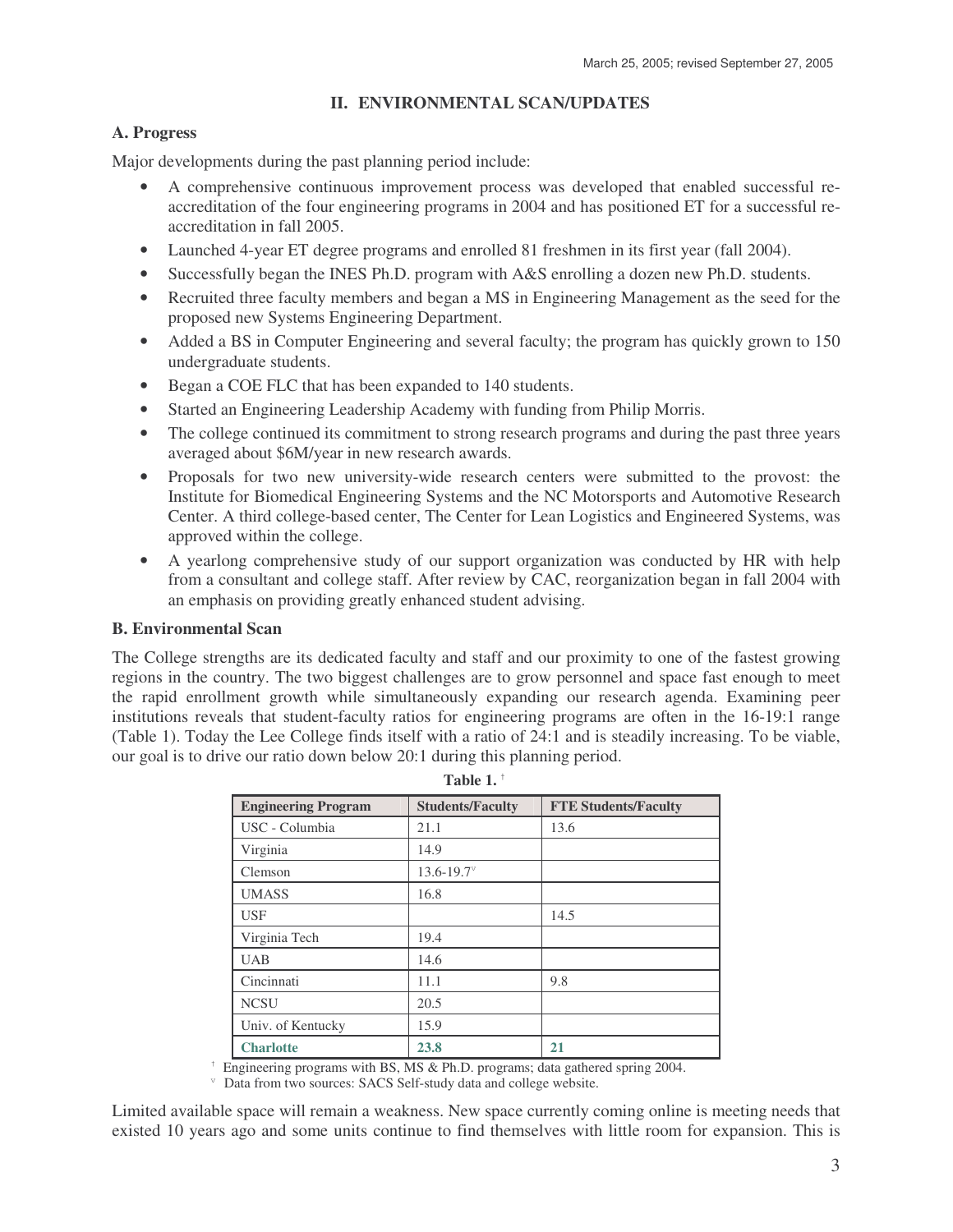particularly severe for ECE. This must be addressed by adding space and careful management of existing facilities. It is likely that accommodating enrollment growth will require the combination of increasing the faculty size, enrollment management, the addition of space, and careful facilities management.

To be properly positioned for the future, the college must assess and understand industry's rapidly changing need for research and engineering talent. The impact of out-sourcing, off-shoring, emerging fields, and global competition in industry and in higher education needs to be understood in order for the college to grow its educational and research programs in the best directions.

Growth of the southeastern U.S. and the arrival of new companies provide our faculty and students with numerous new opportunities, and the college must be poised to capitalize on these opportunities. The proven performance of the Center for Precision Metrology and the formation of the Optoelectronics Center, IBES, NCMARC and other research centers will provide faculty with opportunities that should fuel our research engine. The new UNC Charlotte/WCU joint degree program provides a glimpse of what might be done to organize a Western Regional Universities Consortium that offers seamless interinstitutional degree programs.

The college has matured to the point that each of its engineering programs is now participating actively in a Ph.D. program. Offering additional Ph.D. programs will require the college to add new units or spin-off successful sub-disciplines. Adding programs at all levels will also be necessary for the college to successfully compete with regional institutions for prospective students. Furthermore, expansion of the college in size and breadth will be necessary if the college is to be perceived as a major engineering college at a regional and national level.

The college continues to struggle to significantly expand the number of underrepresented students in the student body. Women represent about 12%, African-American about 10%, and Native Americans and Hispanics are just a few percent. These modest percentages, common in most engineering colleges, will continue to require an aggressive recruiting effort. Retention of engineering students is also a continuing challenge that must be overcome. Technically trained graduates are a critically important part of our society. Furthermore, it is simply not cost-effective to invest time, energy, and resources in students who never graduate.

One threat to the college is the rapidly changing global economy and our inability to respond quickly. The steady decrease in domestic manufacturing and the continual rise of the service industry will have major implications for future engineering opportunities. Service-related engineering opportunities may lie more in project management than in more traditional disciplines. With the laws of nature being universal, offshoring of many conventional design jobs may follow the course of the IT industry. However, technical career opportunities will likely continue to exist in cutting-edge industries that are focused on designing value-added products. It will also be increasingly important to foster skills in our students that can contribute and drive their innovative ability and interest.

A second threat may come from distance education. Major sites offering distance education can be located anywhere in the world, and these could threaten conventional on-site education. For example, if an institution with an excellent reputation or one that can offer a more convenient mode of education moved into this market, it could impact enrollment projections and alter the course of traditional engineering education.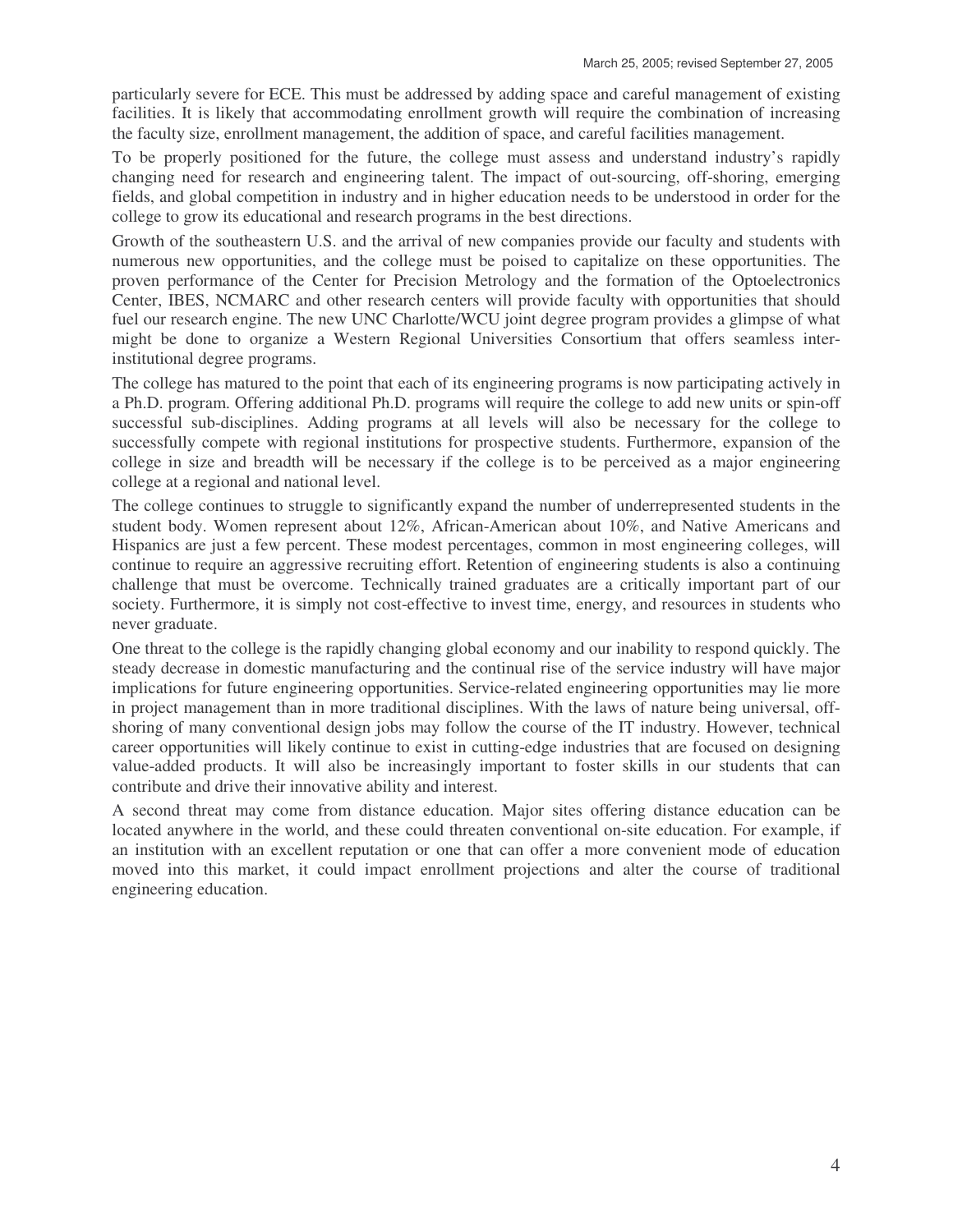## **III. NEW STRATEGIC GOALS, ACTION PLANS, AND PERFORMANCE OUTCOMES**

The college goals are crafted to address the vision and mission of the college as they pertain to each of the college's constituent groups: students, faculty, staff and industry.

A. **COE Goal I:** *Provide a safe, friendly and non-discriminatory learning environment that prepares our students for success upon graduation and encourages life-long learning*.

B. University Goals 1, 6, 7 and 8 address the education of our students in the broadest of terms and encompass the first college goal. Academic Affairs Goals (Appendix VIII) AA1, AA5, AA7, and AA8 are focus on the learning environment and student achievement.

C. Action Plans

- 1. Use assessment results from continuous improvement process (ICAP, FAIT, AIM, SPART " ) to drive enhancements.
- 2. Build student advising infrastructure.
- 3. Continue to refine and improve the freshman year experience.
- 4. Begin a program in construction management.
- 5. Launch a Department of Systems Engineering and corresponding degree programs.
- 6. Capitalize on new COE Development Officer to attract additional sources of funding.

D. Measures:

- 1. ABET accreditation report.
- 2. SPART surveys questions on learning communities, program goals and objectives.
- 3. ENGR/ETGR 1201 Surveys and retention rates; FLC data; freshman GPA.
- 4. Enrollment in Construction Management degree program.
- 5. Formation of the Systems Engineering Department; approval and enrollment in programs.
- 6. Number of development contacts.
- E. Assessment Schedule: ABET reports on the normal cycle; Surveys annually, yearly development report.
- F. Person/Group Responsible: ABET self-study by Departments and College; Surveys by SPART/OSDS " ; ET department for BSCM; Dean's Office and EGMT faculty for new department.
- G. Performance Outcomes:
	- 1. Positive accreditation action by ABET.
	- 2. 75% of the COE students respond favorably to SPART survey questions.
	- 3. 90% of the freshmen are satisfied with advising and respond favorably to the SPART survey question on COE community; 80% of freshman surveyed in 1201 feel the experience was positive.
	- 4. Freshman-to-sophomore retention rate increases to 60% during planning period and sophomoreto-graduation rates increase to 85%.
	- 5. Initially enroll 40 students in BSCM and grow to 200+ students.
	- 6. Formation of Systems Engineering department, creation of degree programs, and initial enrollment of 40 students.
	- 7. Benchmark development contacts and steadily increase contacts each year.

J. Resources Required:

- 1. Increase faculty to meet enrollment growth and drive student-faculty ratio below 20.
- 2. Provide Student Services Specialists (one per 200 students) to enhance advising.
- 3. Add freshman Faculty Associates in proportion to student enrollment growth (expected 2 minimum).
- " ICAP= Individual Course Assessment Process; FAIT=Focus Area Improvement Team; AIM=Assessment & Improvement Meeting; SPART=Strategic Planning & Assessment Resource Team; OSDS=Office of Student Development and Success.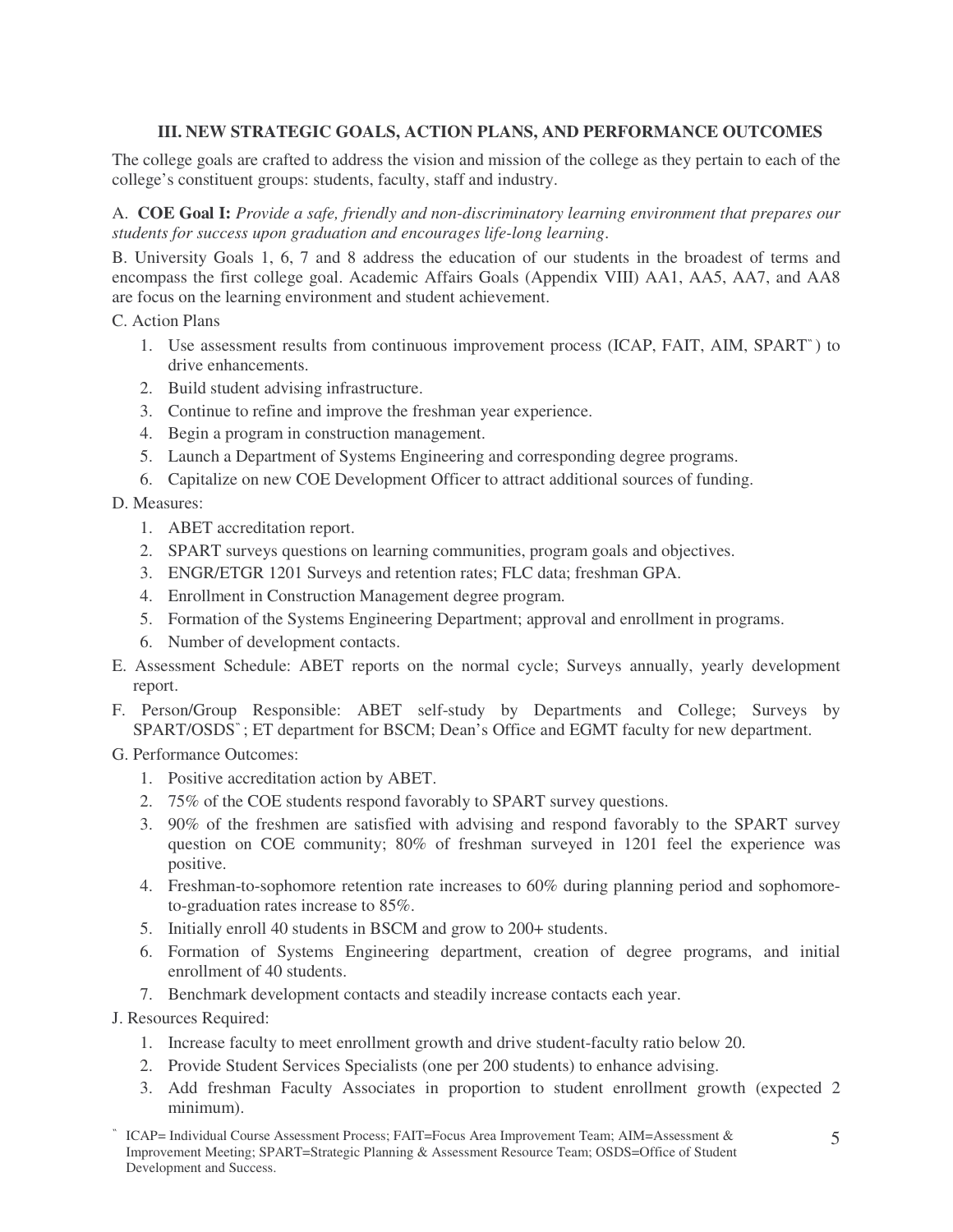- 4. Hire four faculty for Construction Management.
- 5. Provide space, office staff, and six new faculty for Systems Engineering.
- 6. An additional \$75k for the FLC and funding for a FLC Director.
- 7. Increase scholarships available through development efforts.
- A. **COE Goal II**: *Attract and retain a diverse community of teaching scholars to educate students; generate, apply, and disseminate new knowledge; and contribute to economic development and growth.*
- B. Providing support for faculty as described in University Goals 2  $\&$  5 lies at the heart of the corresponding college goal to maintain a productive community of scholars with strong research programs. Academic Affairs Goals AA3, AA4, AA6 and AA8 addresses an array of issues associated with scholarship, research and economic development.
- C. Action Plans
	- 1. Successfully start and promote the Institute for Biomedical Engineering Systems (IBES), the NC Motorsports and Automotive Research Center (NCMARC), and the Center for Lean Logistics and Engineered Systems (CLLES).
	- 2. Launch a Department of Systems Engineering and its research programs.
	- 3. Recruit faculty to strengthen research programs.
	- 4. Prepare a proposal for a Sustainable Construction Research Center.
	- 5. Transition into new and old space with careful management of available space.
	- 6. Secure funds to have a faculty member serve as Associate Dean of Research with a 2-3 year term and the primary role of mentoring young faculty.
	- 7. Support appropriate reassignment of duty requests and attendance by faculty at professional development workshops.
	- 8. Explore opportunities with new degree programs, such as environmental engineering, facilities engineering, etc.
	- 9. Develop a plan to relocate departments and centers on CRI

#### D. Measures

- 1. Center reports to Office of Research.
- 2. Department of Systems Engineering formed and degree programs initiated.
- 3. FTE Student/faculty member ratio.
- 4. Graduate student enrollment.
- 5. New construction center proposal.
- 6. Creation of a COE Associate Dean position.
- 7. Reassignment of duty activities; workshop participation.
- E. Assessment Schedule: Annual reports.
- F. Person/Group Responsible: Center Directors, Dean's Office.
- G. Performance Outcomes
	- 1. Average funding per faculty member in Centers greater than college average.
	- 2. New Systems Engineering faculty in place and 150 students enrolled by end of period.
	- 3. FTE Student per faculty member decreases below 20 by end of period.
	- 4. Formation of centers with identifiable faculty and space.
	- 5. Junior faculty mentoring program established by COE Associate Dean for Research.
	- 6. Support/encourage two reassignments each year and participation by each Assistant Professor in at least one teaching workshop during first three years.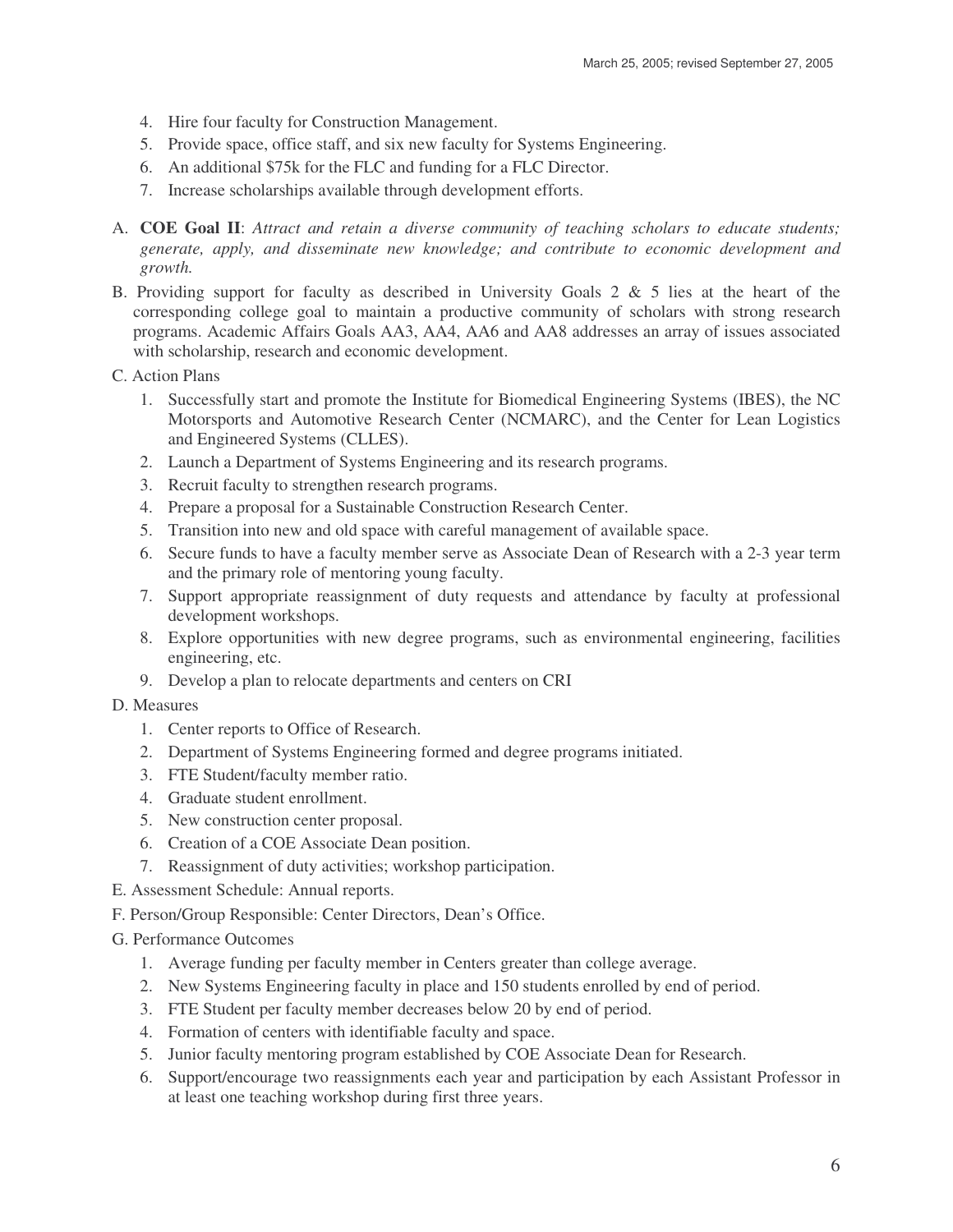- J. Resources Required
	- 1. Office staff for each center and an operating budget.
	- 2. Office staff, space in CARC, and six additional faculty members for Systems Engineering.
	- 3. Add 16 new faculty/year to support enrollment growth and new programs.
	- 4. Space for construction research center, office staff, and operating budget.
	- 5. Equipment and renovation funds for CARC and Smith; an increase in yearly equipment budgets by 20% per year during period (\$350k total) and an increase in operating budget by 12% per year.
	- 6. A faculty stipend (\$15k) for serving as Associate Dean of Research and \$15k to department to reduce Associate Dean's teaching load.
	- 7. Add an additional building on the CRI campus to bring units together and expand research and educational programs.
- A. **COE Goal III:** *Develop a staff of dedicated and trained professionals to continuously improve the infrastructure that supports the mission of the college*.
- B. Supporting, assisting and cultivating an effective staff and capable infrastructure described in University Goals 4 and 5 forms the basis for this college goal. Goal AA9 articulates the objective of effective review and continuous improvement.

C. Action Plans

- 1. Establish and train Student Services Specialists (SSS) in each unit to advise, guide, and track our students.
- 2. Reorganize and improve business functions, such as budget and personnel management, to be performed by Business Service Specialists (BSS).
- 3. Develop productive Focus Area Improvement Teams (FAIT) and their leadership for SSS and BSS operations.
- 4. Develop a distributed Laboratory Services Organization with a matrix structure to maximize productivity and flexibility.
- 5. Improve engineering computing services (Mosaic) by staying abreast of faculty and student needs.

## D. Measures:

- 1. Survey of advising performance.
- 2. FAIT team leader meeting minutes and semester reports to CAC.
- 3. Department chairs provide evaluation/report of Lab support performance.
- E. Assessment Schedule: Annual surveys, semester reports from FAIT, yearly chair evaluations.
- F. Person/Group Responsible: SPART, FAIT team leaders, chairs.
- G. Performance Outcomes
	- 1. 85% of the COE students are satisfied with advising; Chairs and FAIT leaders rate advising as satisfactory.
	- 2. All business processes documented and inefficiencies eliminated. Chairs and FAIT leaders satisfied with business specialist performance.
	- 3. Monthly FAIT meetings ongoing.
	- 4. Lab staff duties documented by departments in consultation with Lab Manager; all chairs satisfied with support from technicians.
	- 5. 90% of the college's faculty report that engineering computing (Mosaic) meets their needs and 80% of the students find it meets their needs (as reported on SPART surveys).
- J. Resources Required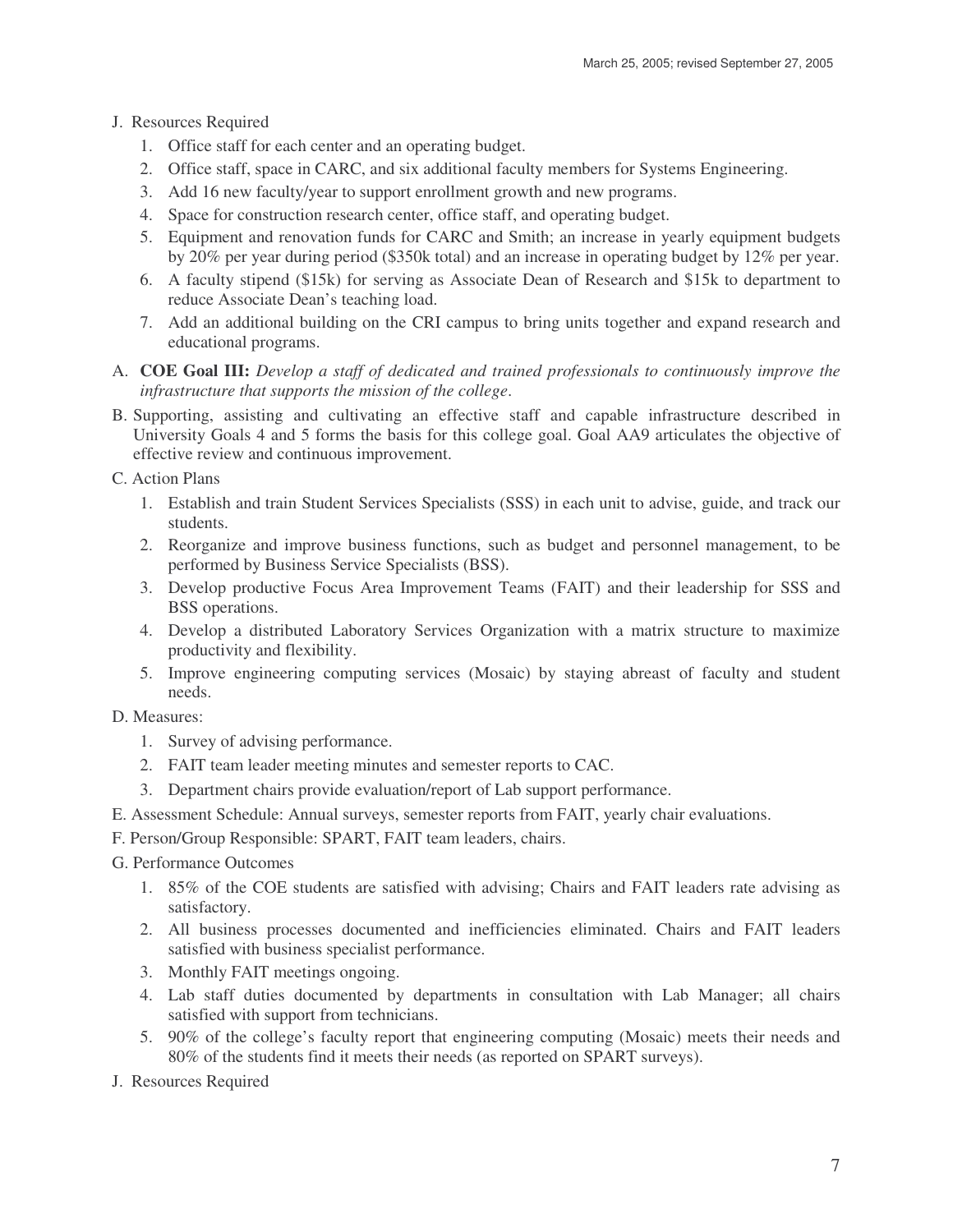- 1. Three Student Services Specialists ASAP (one to backfill in ECE, one in ET and one for Freshman). Increase in SSS positions and EPA advising/instructional staff as enrollment continues to grow (likely need for three more SSS and five EPA Faculty Associates advising/instructional staff over planning period to match enrollment growth).
- 2. One additional support staff for external grants and contracts.
- 3. Addition of one technical lab staff member per year during period and the addition of one computer technical staff member every year.
- 4. An increase in the college's equipment budget by \$350k.
- A. **COE Goal IV:** *Support industry by providing well prepared engineering graduates and access to the specialized expertise of the faculty.*
- B. University Goal 2 describes the university's research thrust and ability to address needs of the region and it overlays the college goal to support industry. Providing for regional needs and economic development from our research and educational programs is the objective for Academic Affairs Goal AA4.
- C. Action Plans
	- 1. Operate Industrial Advisory Boards in each unit.
	- 2. Increasing graduation rates.
	- 3. External funding increasing steadily in proportion to faculty growth.
	- 4. Formation of two clearly identifiable research teams in each department.
	- 5. Creation of research centers.
	- 6. Start Industrial Solutions Lab (ISL) to attract industry projects to enhance the student experience.

## D. Measures

- 1. Meetings of Industrial Advisory Boards.
- 2. Graduation and retention rates.
- 3. External funding level.
- 4. Identifiable faculty research groups.
- 5. Research center reports to Office of Research.
- 6. Student projects obtained by ISL.
- E. Assessment Schedule: Department Annual report; yearly examination of graduation/retention rates; yearly external awards report; annual reports of centers.
- F. Person/Group Responsible: Chairs, SPART/Dean's Office, Center Directors/Research Office.
- G. Performance Outcomes
	- 1. Biannual Industrial Advisory Boards meeting in each unit.
	- 2. Increase sophomore to graduation rates to 85% and freshman-to-sophomore retention to 60%.
	- 3. Yearly research and scholarship awards of \$100k/engineering faculty member and \$25k/engineering technology faculty member.
	- 4. Formation of research teams in each department.
	- 5. Creation of research centers.
	- 6. 20 ISL student projects/year.
- J. Resources Required
	- 1. Additional student advisers and freshman faculty as described earlier.
	- 2. One secretarial staff and operating budget for centers.
	- 3. Increased COE operating budget to support industrial relations.
	- 4. Funds for Industrial Solutions Lab Director and secretary; space for ISL.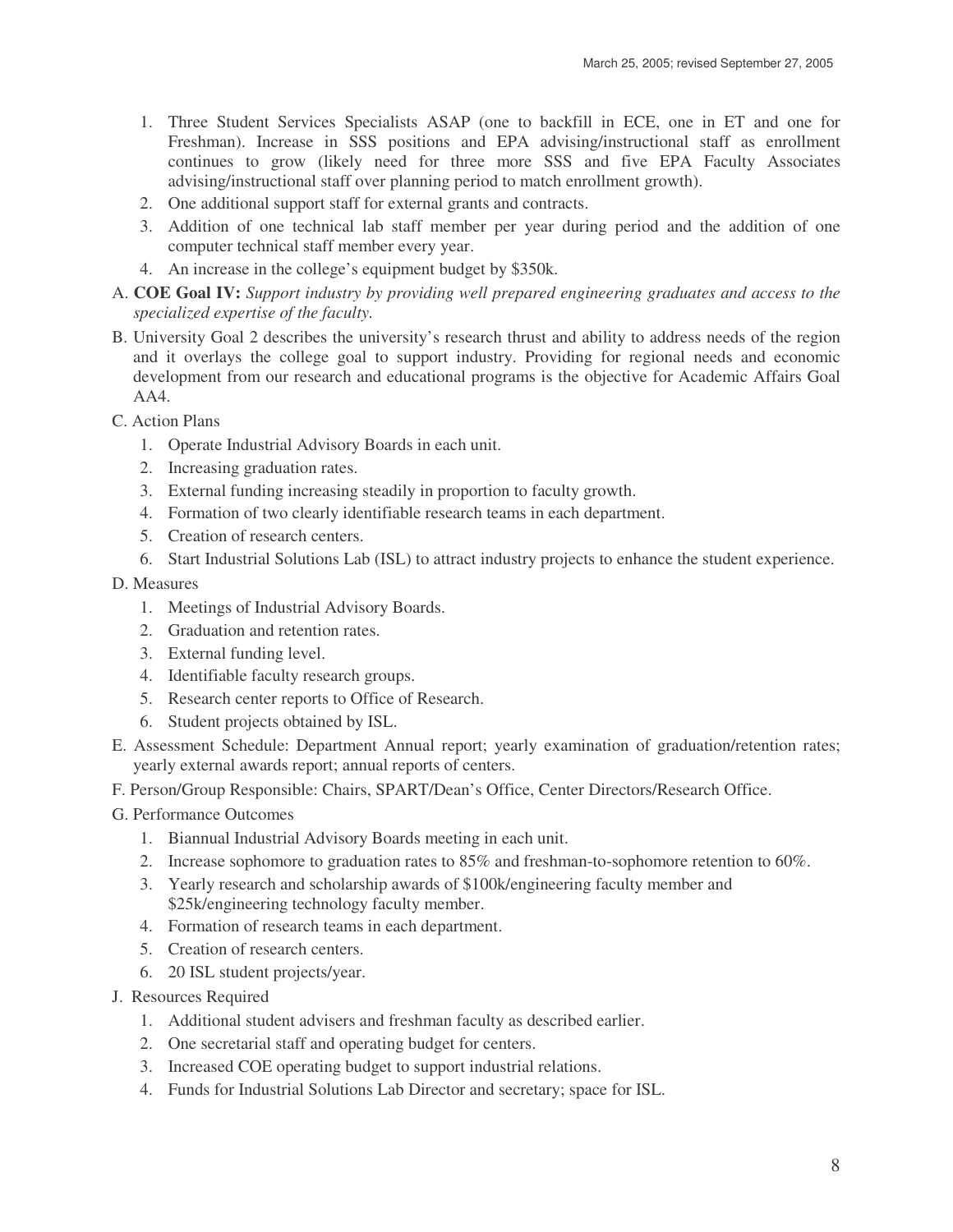- A. **COE Goal V:** *Promote the accomplishments of the college's students, faculty, alumni and programs*.
- B. Not only is it essential to accomplish each of the goals above, but it is important to disseminate the accomplishments of the university and college as articulated by University Goal 9. No Academic Affairs Goal specifically addresses this college goal.
- C. Action Plans
	- 1. Publish newsletters and a biannual report.
	- 2. Prepare videos for Channel 22 and distribution.
	- 3. Update department websites every year.
	- 4. Update program literature to reflect program changes and additions.
- D. Measures
	- 1. Number of newsletters and a biannual report.
	- 2. Number of videos prepared.
	- 3. Department website feedback from students and prospective students.
	- 4. Current degree program literature.
- E. Assessment Schedule: Yearly.
- F. Person/Group Responsible: Mike Hermann, Chairs.
- G. Performance Outcomes
	- 1. Three newsletters per year and a biannual report.
	- 2. Two videos prepared and shown on Channel 22 each year.
	- 3. Error free COE and department websites.
	- 4. Degree program literature available on request.
- J. Resources Required: COE operating budget must be increased by \$50k to support Public Relations.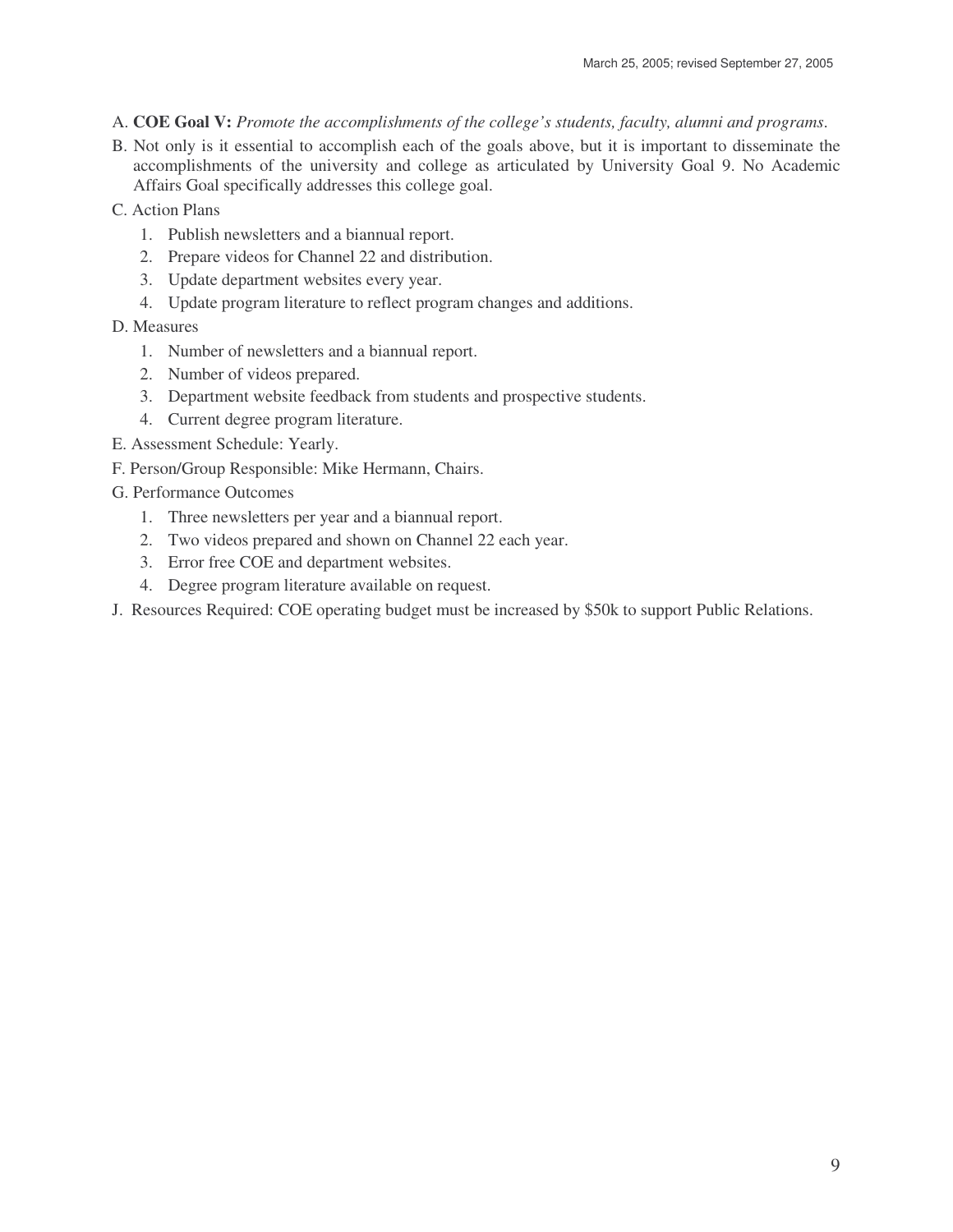## **APPENDICES:**

## **IV. UNIT ENROLLMENT PLAN**

Two enrollment projections are shown in Figure 1. One is a linear extrapolation from the past seven years, and the other includes added growth from the recently added lower division in Engineering Technology. Linear extrapolation indicates that the student body will increase to 3000 by the end of the planning period. The recent addition of a lower division in ET and other proposed new ET programs suggest total enrollments nearer to 3500. This represents an enrollment increase over current levels between 43% and 67%. The COE believes that it is in the best interest of UNC Charlotte and the Charlotte region to support this enrollment growth. The increased funding received from the university system for engineering students is added motivation to support growth in the college. However, this will require the addition of substantial faculty and staff as described in this plan. An added benefit of growing to 3000+ students will be to place the Lee College on the radar screen as a major college of engineering. This, in turn, will contribute to recruiting the best students, particularly graduate students. However, in the absence of an adequate expansion of faculty, staff, and budget, an enrollment management plan will need to be discussed and adopted to control enrollment.

One goal is to increase graduate enrollment from the current level of 16% of the student body to 20- 25%. Also note that substantial growth of enrollment in Engineering Technology can be anticipated with the recent addition of the lower division. This growth might lead to an underestimate in the projection shown in Figure 1. Furthermore, it may be necessary to restrict access to the college by undecided students since data show that few ultimately graduate in engineering, but they consume substantial instructional resources in the lower division.



Figure 1. College enrollment trends through 2004 and projection to 2010.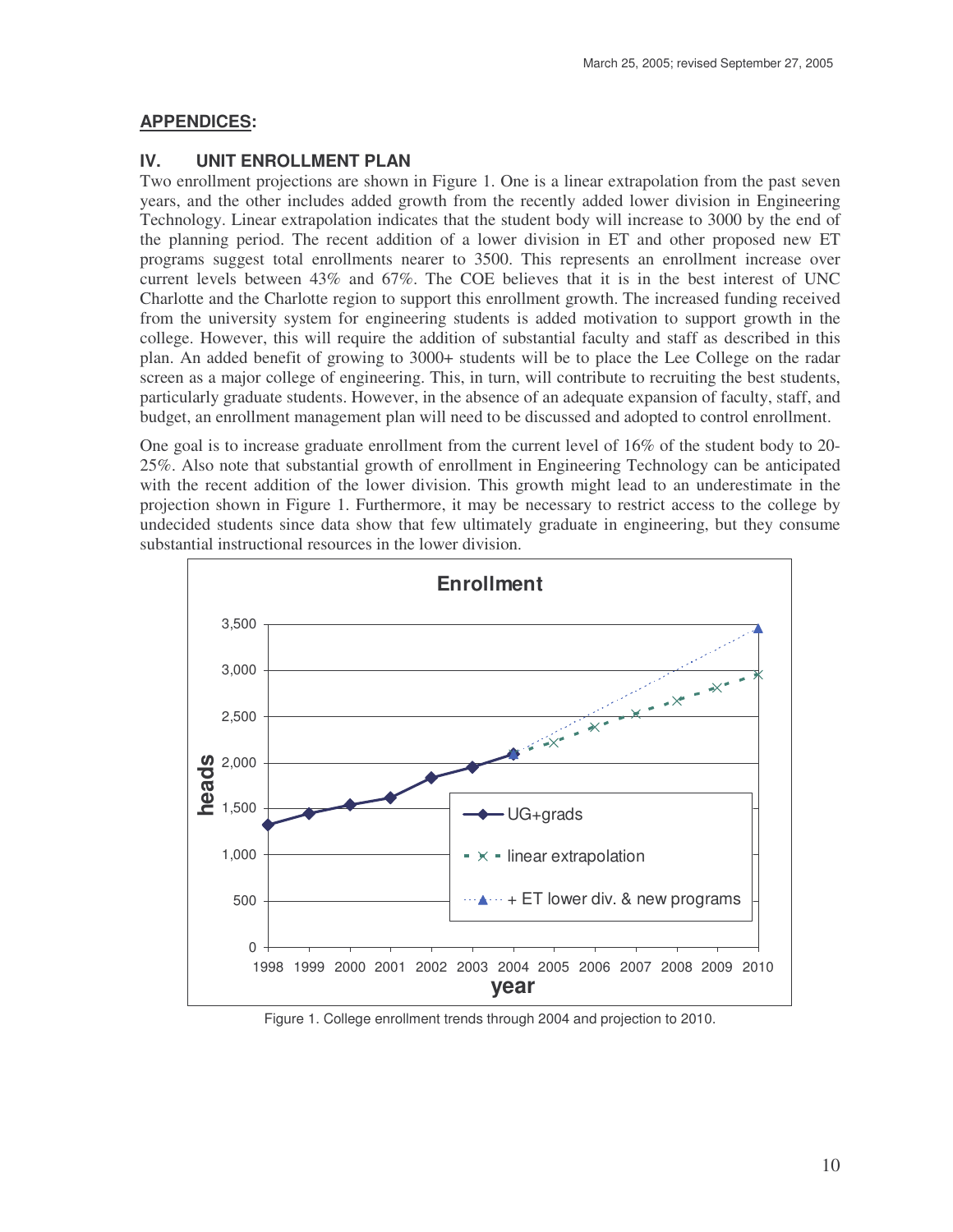# **V. STAFFING PLAN**

The number of faculty and staff must increase significantly to accommodate the dramatic enrollment growth that has occurred during the past seven years and to support the growth that is projected during the planning period. To be competitive with regional engineering colleges, which generally have a student-faculty ratio in the 16-19 range, the Lee College must reduce its current studentfaculty ratio of 24. The enrollment plan, which proposes to add 15 new faculty members per year, will begin to bring the college in line by reducing the ratio to about 20 by the end of the planning period.



Figure 2. Faculty growth compared to enrollment growth and students/faculty ratio.

| <b>New Faculty</b>       |                |                |                |                |                |  |
|--------------------------|----------------|----------------|----------------|----------------|----------------|--|
|                          | 2005-06        | 2006-07        | 2007-08        | 2008-09        | 2009-10        |  |
| <b>Professors</b>        |                |                |                |                |                |  |
| <b>CE</b>                | $\overline{c}$ | $\mathcal{P}$  | $\mathcal{P}$  | $\mathcal{P}$  | $\mathbf{1}$   |  |
| <b>ECE</b>               | $\overline{2}$ | 3              | 3              | 3              | 2              |  |
| <b>ET</b>                | 3              | 3              | $\overline{c}$ | 2              | 1              |  |
| <b>ME</b>                | 3              | 3              | 3              | $\overline{c}$ | 2              |  |
| Sys. Engr.               | $\overline{2}$ | $\overline{c}$ | $\Omega$       | 1              | $\overline{c}$ |  |
| <b>Endowed Prof.</b>     | $\Omega$       | $\Omega$       | 1              | $\Omega$       | 1              |  |
| Fac. Assoc. (teaching)   | $\mathbf{1}$   | 1              | $\overline{c}$ | 2              | 2              |  |
| Fac. Assoc. (advising)   | $\Omega$       | 1              | 1              | 1              | 2              |  |
| <b>Part-time Faculty</b> | $\overline{c}$ | $\Omega$       | $\Omega$       | 1              | 1              |  |
| <b>Visiting Faculty</b>  | $\Omega$       | 1              | 1              | 1              | 0              |  |
| <b>TOTAL</b>             | 15             | 16             | 15             | 15             | 14             |  |
| <b>New Staff</b>         |                |                |                |                |                |  |
|                          | 2005-06        | 2006-07        | 2007-08        | 2008-09        | 2009-10        |  |
| <b>Business Services</b> |                | 1              | 1              | 1              |                |  |
| <b>Student Advising</b>  | 2              | $\overline{2}$ | $\overline{c}$ | 1              | 0              |  |
| <b>Engr. Computing</b>   | 1              | 1              | 1              | 1              | 1              |  |
| <b>Lab Technicians</b>   | 1              | 1              | 1              | 1              | 0              |  |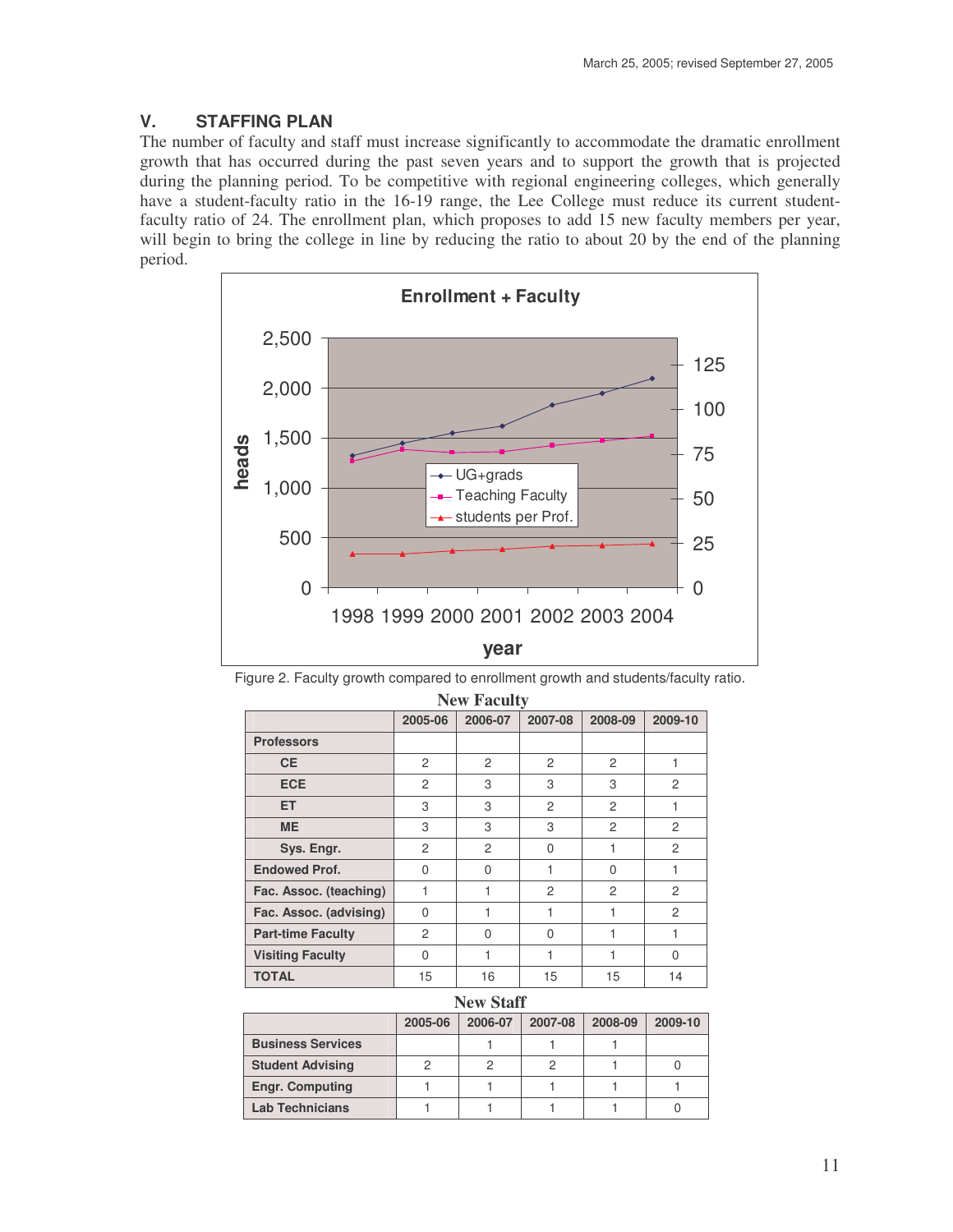# VI. **GOAL ALIGNMENT MATRIX**

- see attached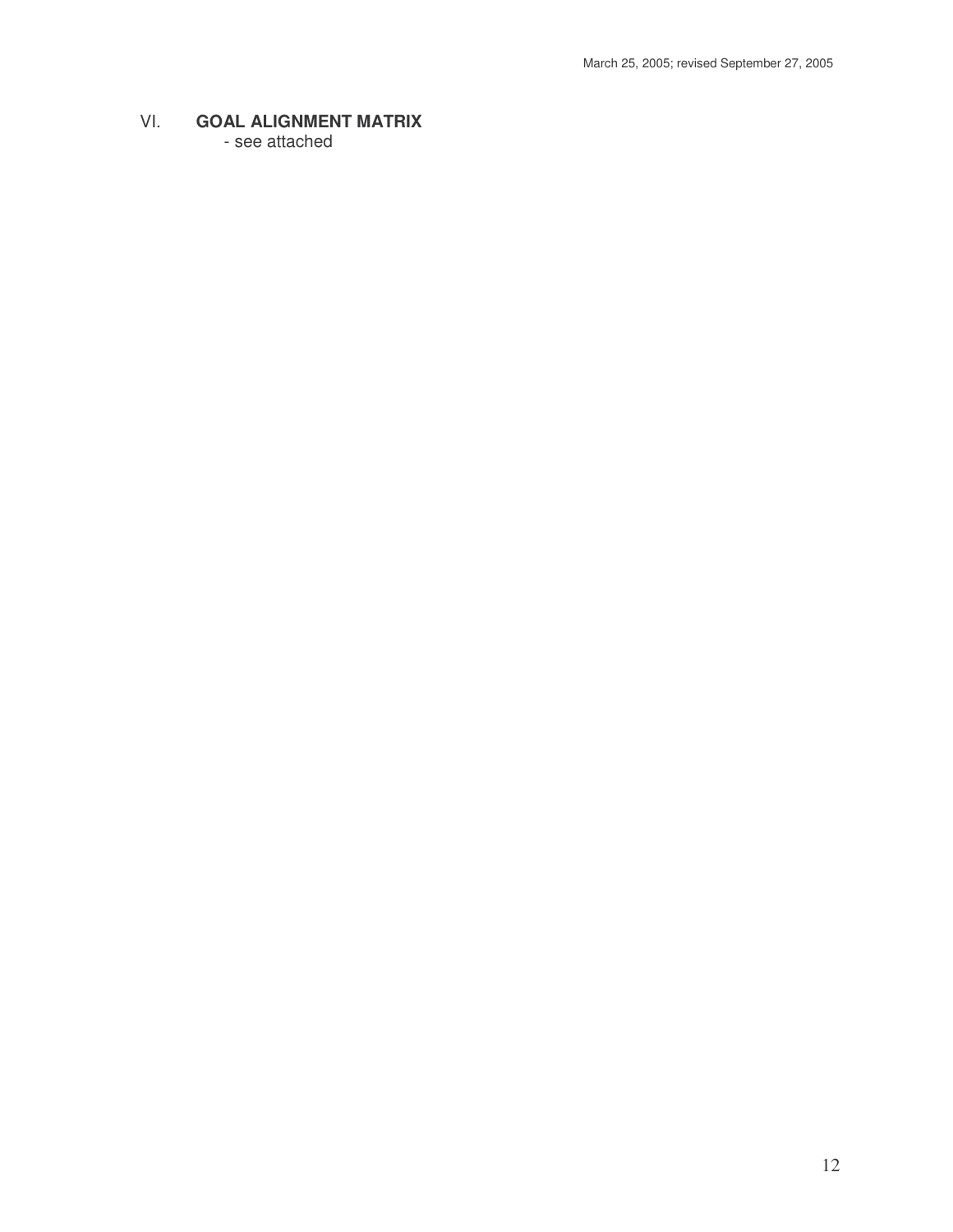# VII. **ASSESSMENT SCHEDULE**

| <b>Assessment</b>                       | <b>Frequency</b>     | <b>Comments</b>                                                                                |
|-----------------------------------------|----------------------|------------------------------------------------------------------------------------------------|
| SPART - Student & Faculty Survey        | Each spring          | Learning communities, advising, overall perceptions                                            |
| SPART - Employer Survey                 | Biannually           | Program education objectives, industry perceptions                                             |
| <b>ABET Self-study</b>                  | Every 3-6 years      | Team visit                                                                                     |
| Individual Course Assessment (ICAP)     | Each semester        | Program outcomes assessment                                                                    |
| Focus Area Improvement (FAIT)           | Annually             | Selected review areas of program outcomes                                                      |
| Program Objective Evaluation (PROBE)    | Biannually           | Program reviews with assistance from Advisory Boards<br>and survey instruments.                |
| Assessment & Improvement Meetings (AIM) | Tri-annually         | College staff reviews plans/progress at 3 workshops.                                           |
| <b>COE</b> Retention                    | Annually             | Promotion rates by classification and demographic group                                        |
| Graduation rates                        | Annually             | Graduation rates by classification and demographic group                                       |
| COE at a Glance                         | Annually             | Enrollment trends, student/faculty ratio, graduation rates                                     |
| Mentoring, SI, MAPS Program             | Annually             | Academic performance, retention, overall satisfaction                                          |
| <b>Recruiting Measures</b>              | Annually             | Demographics, SAT, growth trends, etc.                                                         |
| Scholarship Awards and Donations        | Annually             | Development Office                                                                             |
| FLC                                     | Annually             | Learning community survey, academic performance,<br>retention                                  |
| FE Exam Results                         | October and<br>April | Program outcomes                                                                               |
| <b>Research Award Reports</b>           | Annually             | Provided by Office of Research                                                                 |
| <b>Research Expenditure Reports</b>     | Annually             | <b>COE Contracts and Grants Office</b>                                                         |
| <b>Center Reports</b>                   | Annually             | Conducted by Office of Research                                                                |
| <b>Graduating Student Survey</b>        | Annually             | Learning communities, advising, overall perceptions of<br>graduating seniors; program outcomes |
| <b>Graduating Student Salaries</b>      | Annually             | COE, regional and national statistics                                                          |
| Assessment process                      | On-going             | Feedback from CAC (weekly meetings and three AIM<br>sessions per year)                         |